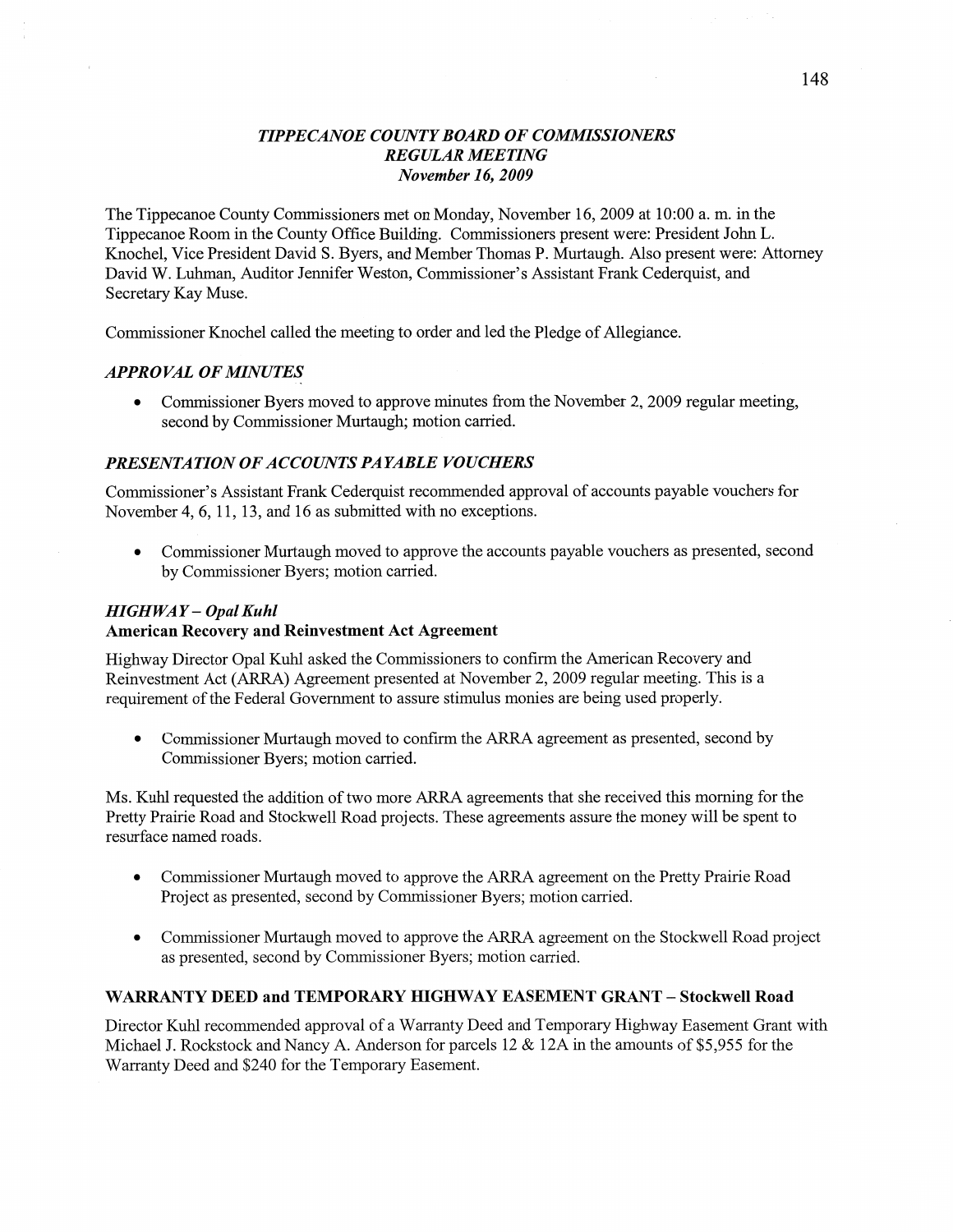Commissioner Murtaugh moved to approve Warranty Deed and Temporary Easement for parcels 12 & 12A in the amount \$5,955 for the Warranty Deed and \$240 for the Temporary **Easement,**  second by Commissioner Byers; **motion** carried.

#### **CULVERT** SHL 503 **REPLACEMENT PROJECT-Performance Bond** and **Material Bond**

Ms. **Kuhl** submitted **a** Performance Bond and **a** Labor and Material Bond from Fairfield Contractors Inc. in the amount of **\$127,1** 16.

**0** Commissioner Byers moved to accept the Performance **Bond** and Labor and Material Bond from Fairfield Contractors for Culvert SHL 503 as presented, second by Commissioner Murtaugh; motion carried.

#### *GRANTS* **—** *Laurie Wilson*

Grant Facilitator Laurie Wilson presented **a** Memorandum of Understanding (MOU) with the Drug **Free**  Coalition for a Substance **Abuse** Mental Health Services Administration (SAMHSA) grant to be used for drug and alcohol prevention.

**0** Commissioner Byers **moved** to accept the MOU as presented, **second** by **Commissioner**  Murtaugh; motion passed.

The Sheriff's Department is asking permission to accept a Subaru of Indiana Automotive (SIA) Foundation Grant in the amount of \$2,800. **This** will be used to purchase Hummingbird Sonar equipment, **which** is used during underwater search and **rescue. Sheriff** Tracy Brown **will** be attending a ceremony in early December to receive the fimds.

**0** Commissioner Murtaugh moved accept the SIA Foundation Grant as presented, second by Commissioner Byers; **motion** passed.

Superior Court 3 is asking permission to accept an Indiana Criminal Justice Institute (ICJI) Grant for Saturday School project at Jefferson High School; they are serving up to 100 children on Saturday and have expanded to include a truancy program.

**0** Commissioner Byers moved to accept the grant as presented, **second** by **Commissioner** Murtaugh; motion passed.

## *COWTYASSESSOR - Samantha Steele-Coles*  **iDOX Manatron Software**

County Assessor Samantha Steele-Coles asked to cancel the **iDOX** portion of the Manatron Software contract. Ms. Steele-Coles cited customer service issues, lack of training, three day response time, interface problems between software programs, functionality, and \$9,000 a year for annual support as reasons for termination. Ms. Steele-Coles is requesting permission to purchase AS2 software at an initial cost of \$8,500 and \$3,500 for annual maintenance. Commissioner Murtaugh asked if she had a proposed contract; Ms. Steele-Coles replied she had given a copy to Attorney Luhman. Mr. Luhman stated the DLGF had also reviewed the contract and it is in acceptable form. Commissioner Knochel introduced Tim Lacy and Chris Seger from Manatron. Mr. Lacy expressed willingness to do what is necessary to retain Tippecanoe County as a customer, stating he would be happy to sit down with Ms. Steele and her employees to get a clear understanding of the issues. He commented the iDOX software has been certified by the state and serves over 20 counties through out the state. Mr. Seger confirmed there was a deficiency in the ability to import addresses from state standardized forms, and it is his understanding this problem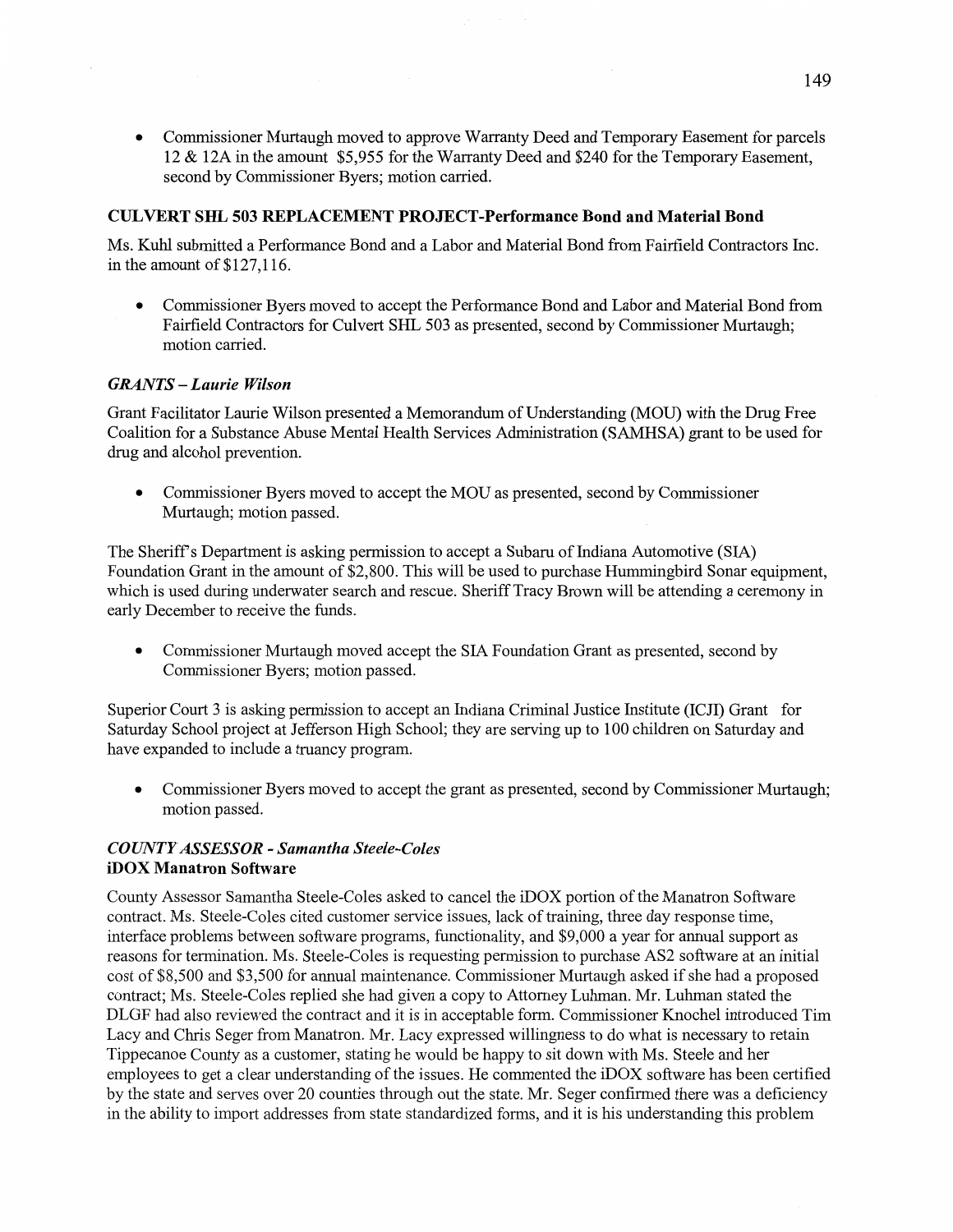has been resolved. Commissioner Murtaugh asked if Manatron would be Willing to re-negotiate the maintenance fee. Mr. Lacy said they would be happy to review the fees and compare services included with comparable software. Commissioner Murtaugh feels that issues will arise with any software being used and the county should allow **another** year of usage before considering change. He would also like to see **communication** between the County and Manatron improve. Commissioner Byers inquired about starting over With new software; Ms. Steele—C0165 stated that **when** switching the sales disclosures portion to ASZ they did not have any of **these** issues; only a few small details which were resolved within **a** week. Ms. Steele-Coles indicated a lack of desire to resolve communication **issues** with Manatron and would like to move forward with AS2. Commissioner Knochel asked if there was a motion to cancel iDOX contract. **There** was no **motion** put **forth.** 

#### *BUILDING COMMISSION*

#### **Unsafe Structure Steve** and **Michelle Mitchell Property**

Building Commissioner Ron Highland presented two quotes for the **demolition** of the structures on **this**  property located at 4918 Sherman Street, Buck Creek. He stated Mr. Mitchell expressed interest in **making** the necessary roof repairs and had been issued a temporary electrical pole permit. Ron Noles, Chief Environmentalist, and Mr. Highland made a visit to the property this morning. Mr. Noles stated the water damage is beyond repair and the property would pose possible serious **health** risks to anyone occupying the home. Mr. Mitchell stated he had reconsidered the repairs and would like to explore other options in the **best** interest of his family. Mr. **Mitchell** also **asked** if he could have two to three weeks to remove any personnel belongings. Commissioners agreed **this** would be acceptable.

#### **OUOTES**

| Lauramie Excavating, Inc. | \$7,800 |
|---------------------------|---------|
| Exterior View, Inc.       | \$8,500 |

**0** Commissioner Byers moved to take bids under advisement, second by Commissioner Murtaugh; motion passed.

#### **Ordinance 2009—17—CM; Change** for **Commercial Fees**

Building Commissioner Ron Highland is requesting commercial fee changes to Ordinance 2005-13-CM for demolition and landfill permits. Mr. Highland stated more commercial **trips** are made and an increase is warranted. He added the last time these fees were increased was in 2005.

#### PROPOSED FEES

Building Permit **-** change from \$0.20 to \$0.22 a square foot; no **maximum** or minimum permit fee **Demolition** Permit **-** change from \$50 to \$75 Land Fill Permit *-* change from \$100 to \$150 Re-inspection Fees *-* change from \$35 to \$50

**0** Commissioner Byers moved to approve Ordinance 2009-17-CM effective January 1, 2010 on first reading, second by Commissioner Murtaugh; motion passed.

Auditor Weston recorded the vote:

| <b>Byers</b> | Yes |
|--------------|-----|
| Knochel      | Yes |
| Murtaugh     | Yes |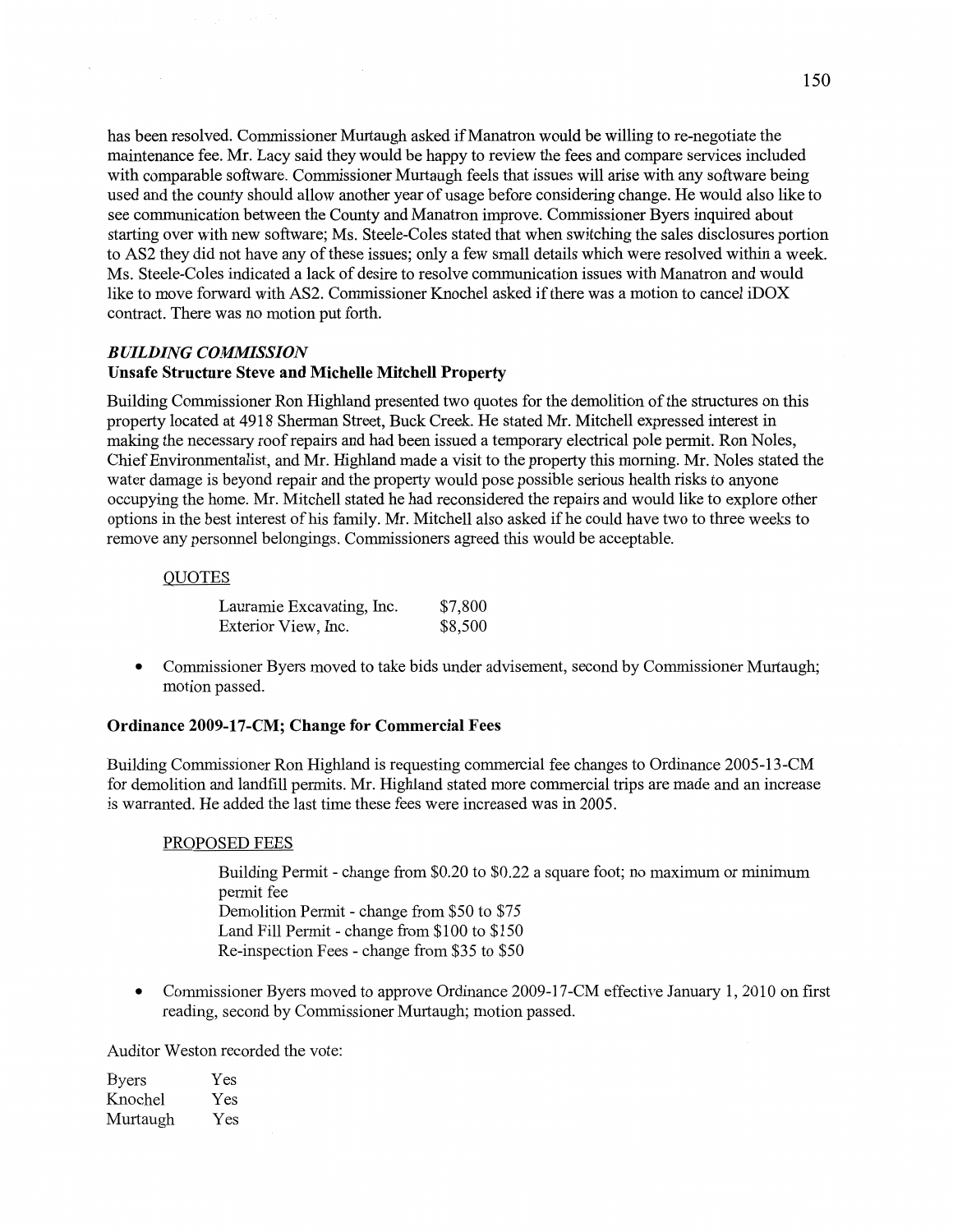Ordinance 2009-17-CM passed 3-0 on first reading.

## *CLERK-Linda Phillips*  **Contract** for **IV-D** Billing

 $\tau$ 

County Clerk Linda Phillips is seeking approval of a contract with Maximus Consulting to do the billing for the federally funded child support collection portion of the IV-D program. Ms. **Phillips** states that the Clerk's office is currently doing the billing for this program and that additional reimbursements are possible. She believes there is about \$30,000 to \$35,000 in **unclaimed fimds;** Maximus will submit claims for the county, including the prior two years, so that the county may be reimbursed. The fee of \$650 a **month** is 100% reimbursable by the federal government. Ms. Phillips adds that Maximus is knowledgeable in **this** field and **that** they currently service 36 other counties in the **state.** 

**0 Commissioner** Byers moved to approve the contract between **Maximus Consulting** and the **Tippecanoe** County **Clcrk,** second by Commissioner Murtaugh; **motion passed.** 

## *BOARD* OF *ELECTION* AND RE *GIST* RA *T ION-Heather Maddox & Debbie Ingersoll*  **Establishing Precincts**

Democratic Co-Chairperson Heather Maddox and Republican Co-Chairperson Debbie Ingersoll presented proposed precinct changes due to population growth in the county. Ms. Maddox explained an order delegating this responsibility to the Board of Elections (BOE) is needed; adding this is the first step in **making** these changes.

**0** Commissioner Murtaugh moved to approve the order delegating establishing precincts to the BOE as presented, second by Commissioner Byers; motion carried.

## **TIMEFORCE SOFTWARE CONTRACT**

Commissioner Murtaugh presented a proposed contract with Timeforce to implement an automated timekeeping system, saving the county approximately \$200,000 annually. Mr. Murtaugh explained **most**  employees will **log-in** and log-out via computer, **however** there are some locations that will need time clocks. Timeforce requested two **trial** runs before implementing the program on January 1, 2010. Attorney Luhman stated he reviewed this contract and **recommends** acceptance subject to adding an addendum to Which Timeforce has agreed.

**0 Commissioner** Murtaugh **moved** to approve the Timeforce contract as presented, second by **Commissioner** Byers; motion carried.

#### *CHANGE ORDER* #3 FOR *JAIL CONSTR UCTION PROJECT*

Commissioner Murtaugh presented Change Order #3; **this** is **a** deduction of \$2,100 due to existing lighting being utilized.

• Commissioner Murtaugh moved to approve Change Order #3 presented, second by Commissioner Byers; motion carried.

## *LEASE* OF *PROPERTY OWNED* BY *TIPPECANOE COUNTY*

Commissidner's Assistant Frank Cederquist presented **a** lease for the north steps of the Courthouse to be used during the Christmas parade on December 6, 2009.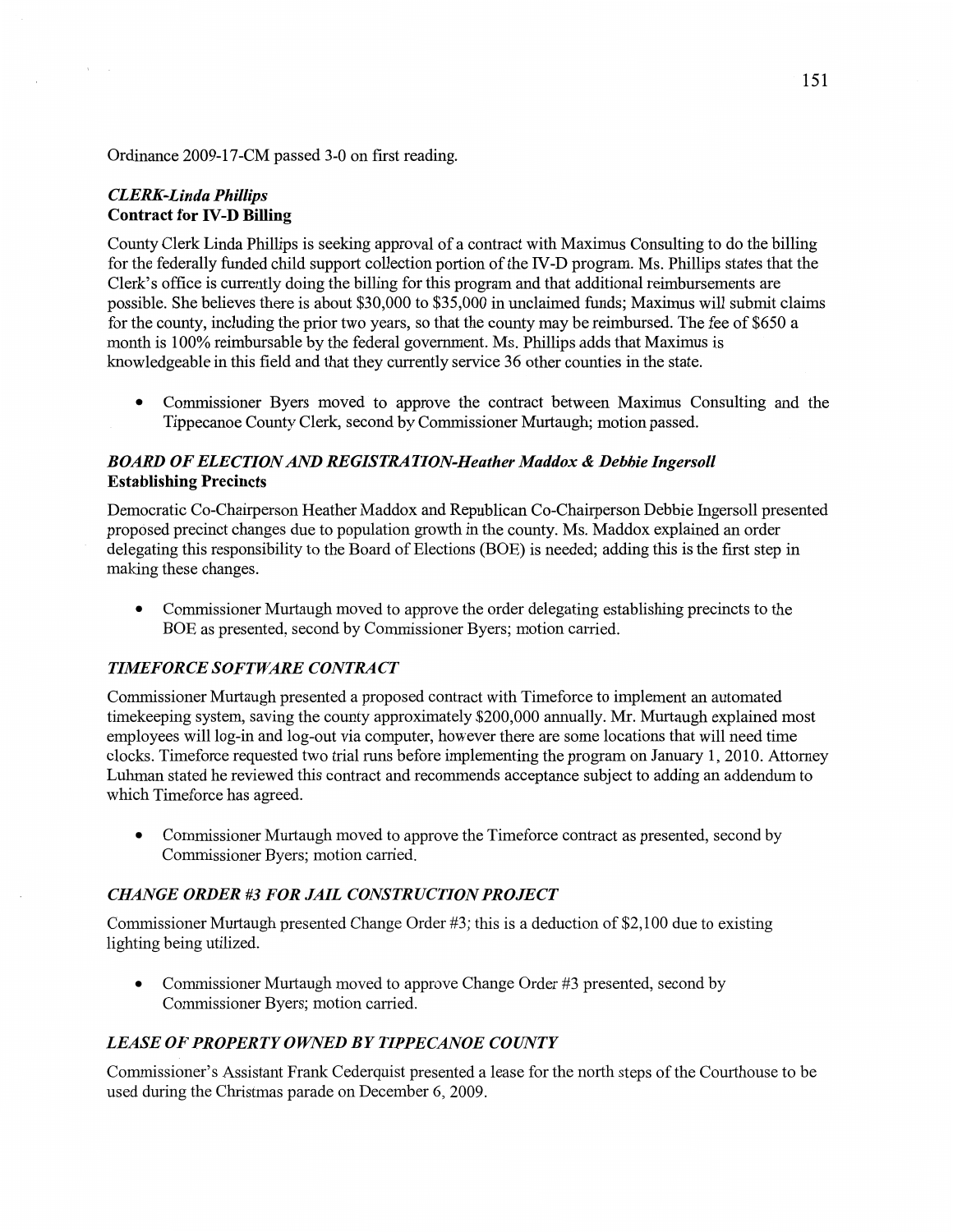**0** Commissioner Byers moved to approve lease as presented, second by Commissioner Murtaugh; motion carried.

#### *APPOINTMENT* T0 *HOSPITAL AUTHORITY*

**0** Commissioner Byers **moved** to re-appoint Jim Andrew to the Hospital Authority Board for **a** four year term, second by Commissioner Murtaugh; motion carried.

## *APPOINTMENT* T0 *COMMON* WA GE *BOARD*

**0** Commissioner Byers moved to appoint Dave Lahr to the Common Wage Boards of the City of West Lafayette, Purdue University and Tippecanoe School Corporation, second by Commissioner Murtaugh; motion carried.

## *UNFINISHED BUSINESS*

None

NE WB *USINESS* 

None

#### *REPORTS* ON *FILE*

Building Commission Report

#### *PUBLIC COMMENTS*

None

Commissioner Byers moved to adjourn.

## **BOARD** OF **COMMISSIONERS** OF **THE GOUNTY OF TIPPECANOE**

use

Knochel, President

David S. Byers, Vice President

**ATTEST:** Thomas P. Murtaugh, Member

Jenglifer Weston, Auditor